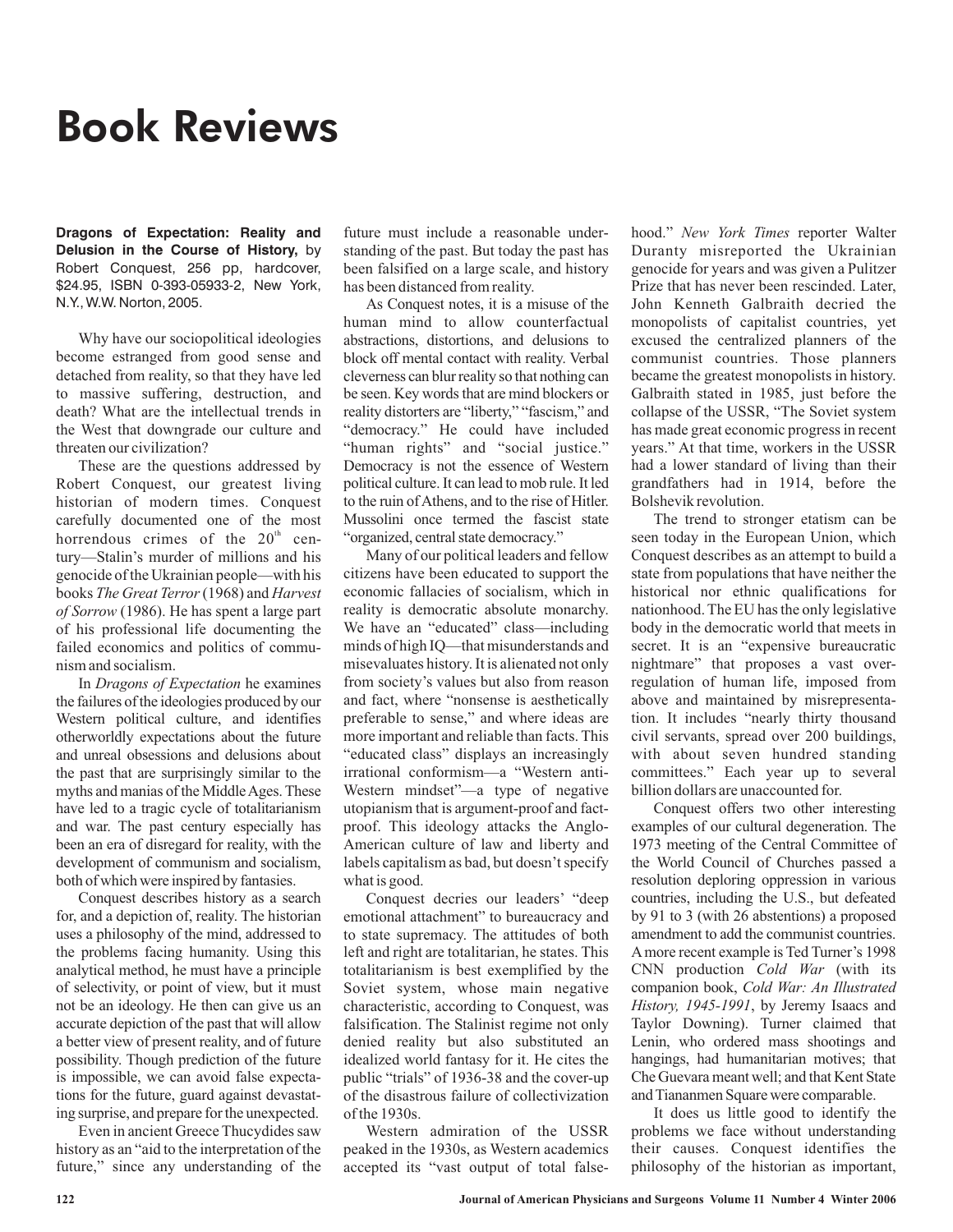and mentions in passing the German idealist philosopher Georg Wilhelm Friedrich Hegel as befuddling minds, including those of the Marxists, for more than "six or seven generations." Yet Conquest fails to identify the underlying problem that will doom our civilization—the subjective philosophy that pervades our culture.

Subjectivism is an irrational negation of reality. The philosophy of subjectivism comes to us courtesy of the  $18^{\text{th}}$ -century German philosopher, Immanuel Kant, who insisted that reason is the form that the mind imposes upon the world. It is the belief that feelings are the creators of facts, and that reality can be altered by our feelings or ideas. This leads those in power to believe they can make reality conform to their commands, because they think their desires supersede the facts of reality. Like Marxism and socialism, subjectivism is detached from reality because it is based on a misinterpretation of both human nature and the nature of the universe. It's not much different from the myths of the MiddleAges.

Dragons of Expectation is a fascinating book that, while searching for the causes of the tragic disasters of the  $20<sup>th</sup>$  century, identifies many examples of our failure to recognize and to conform to reality. Since reality exists independently of our consciousness, it can only be dealt with by objectively identifying and relying on facts, not on beliefs or ideals, and this can only be accomplished through use of our power to reason.

Conquest recognizes that the dragons must be cleared from our thinking.What we must do is change our failed subjective cultural philosophy or we are doomed to repeat future cycles of totalitarianism and war. This book arms all its readers with the information to begin this transformation.

> Helvetia, WV **Jerome C. Arnett, Jr., M.D.**

**Psyched Out: How Psychiatry Sells Mental Illness and Pushes Pills That Kill**, by Kelly Patricia O'Meara, 215 pp, softcover, \$15.95, ISBN 1-4259-2662-2, Bloomington, Ind., AuthorHouse, 2006.

Kelly Patricia O'Meara, an established investigative reporter in the nation's capital, spent six years with the *Washington* Times and doing guest stints on network television. Her new book, Psyched Out, isn't aimed solely at medical professionals. This book is for average folks.

O'Meara's well-researched statistics show that Americans are awash in prescription psychotropic drugs, especially antidepressants. She makes her case right up front. "The point of the book," she says, is not whether people suffer emotionally, but rather "whether they actually suffer from…a known, objective, confirmable abnormality of the brain…." She sets out to prove that an out-of-control psychopharmaceutical industry is making a fortune turning common emotions like sadness and anger into diseases, while marketing well-hyped snake-oil to "cure" a panoply of phony illnesses. Citing a range of medical experts and clinical researchers—including dissident psychiatrists, psychologists, and pharmacologists—she shows how a hodgepodge of feelings, quirks, opinions, and hang-ups are being peddled as mental "disorders."

The author comes down particularly hard on the well-publicized theory of a "chemical imbalance in the brain." How much serotonin is too much, she wonders, and how much is not enough? She could find no expert from the American Psychiatric Association, the National Institute of Mental Health, or a related organization to answer that query, until she approached Dr. Joseph Glenmullen, clinical instructor in psychiatry at Harvard Medical School. Thus begins an extensive look at the way "clinical" determinations are made in psychiatry and psychology.

Dr. Glenmullen explains that it is impossible to measure serotonin levels in the brain of any patient or "at specific synapses" (p 56). "[W]here the hypothesis of serotonin imbalance comes from [is] extrapolating to humans from test tube studies on blenderized rat brains…," he states.

Other eye-popping interviews with mental health experts include the claim from Dr. Jerrold Rosenbaum, chairman of the Department of Psychopharmacology at Massachusetts General Hospital, that nobody in the mental health industry knows why, or how, psychiatric drugs work—even in cases in which they are alleged to be effective. So, when individuals taking these drugs commit spectacular atrocities—a frequent occurrence if you believe the Food and Drug Administration, which is busy these days slapping black-box warnings on one psychotropic drug after another—it necessarily follows that they don't know how or why either.

Such observation places a weighty burden on the public, especially in cases of aggression or violence. If mind-altering prescription drugs do indeed spur uncontrollable conduct in some patients, then the larger society is at risk.

O'Meara zeros in on the qualifying language psychopharmacologists and mental health professionals use. Quoting from the website of pharmaceutical giant Pfizer, she writes: "Scientists believe people with depression *could* have an imbalance of serotonin in their brains [so that] the nerve cells can't communicate or send messages to each other in the right way. This lack of contact between the cells might cause depression." Pfizer's literature then promotes its antidepressant Zoloft, which supposedly "helps the nerve cells send messages to each other the way they normally should."Aclose examination of the words in italics should be a red flag, she says; there's nothing but a collection of "maybes."

Unfortunately, says O'Meara, such subtleties are lost on a gullible public. As the education system continues to decline and the media increasingly generates an instant-gratification mentality, more young adults are seduced into accepting the "disease" designation for moodiness and any drugs that go with it. Everyone wants a magic bullet, right now! That an "imbalance" is responsible for emotional distress and/or lack of self-control becomes palatable. It spares the individual responsibility for what we used to call "character issues." That is, until the drug prescribed for it bites back.

O'Meara's book comes at a time when cases such as those the author reports to support her thesis are beginning to appear in the mainstream media, too. Between the 1970s and 1990s, pronouncements from mental health professionals were held sacred. But with the plethora of violent, aggressive behaviors by children (many of them following ingestion of antidepressants) since the Columbine massacre in 1999, early warnings by credible leaders within the profession, such as Dr. David Healy (author and former secretary of the British Association for Psychopharmacology), concerning a possible causative link between prescription psychotropic drugs and out-ofcharacter behaviors, could no longer be ignored. Even as I write this, a 19-year-old patient on psychotropic medication, VitaliA. Davydov, has been arrested for the murder of his own psychiatrist, Wayne Stuart Fenton, associate director of the National Institute of Mental Health and clinical doctor in Bethesda, Maryland.

Pressure to acquiesce to establishment ideology is enormous. In the spring of 2006 O'Meara's old ally and boss, the *Washington* , suddenly debunked comments *Times* criticizing the legitimacy of depression as a clinical disease when actor Tom Cruise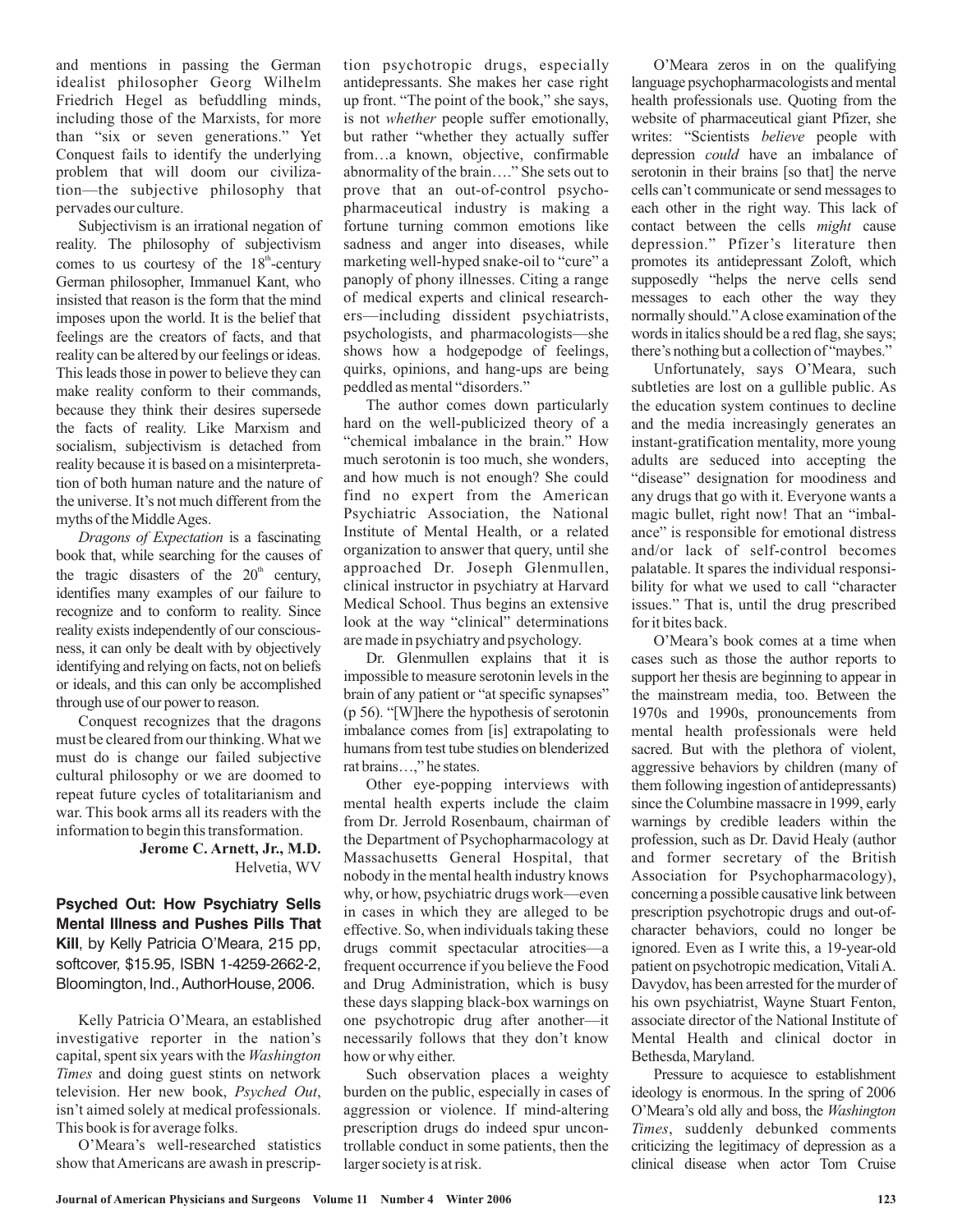berated his colleague, Brooke Shields, for going public with her ordeal involving postpartum depression. The Times further stated in a high-profile editorial that "[Tom] Cruise doesn't know anything about psychiatry." While Mr. Cruise certainly is no scientist, he hasn't been alone in questioning the concept of "emotional diseases" and the drugs purported to cure them. (But one could argue, perhaps, that he knows a thing or two, inasmuch as psychiatric therapies seem to disproportionately affect wealthy entertainment icons.)

Then, on Aug 16, 2006, the *Washington* printed a seemingly contradictory *Times* Associated Press article on antidepressant withdrawal by Matt Crenson, entitled "When the cure is worse." Crenson detailed "scary new symptoms" in people who try, and fail, to get off such antidepressants as Paxil. Like author-doctors David Healy, Peter Breggin, Charles Medawar, MaryAnn Block, and Fred Baughman, to name just a few dissidents, his piece tarnishes the class of psychiatric drugs known as *selective* serotonin reuptake inhibitors (SSRIs). This designation, says both O'Meara and Dr. Healy, deceptively implies an ability to target particular chemicals in the brain while leaving others alone.

Weight gain, sexual dysfunction, and even birth defects in newborns have long been linked to SSRIs, says O'Meara, but in the few months since her book was published, a whole new list of side-effects has emerged as more people take these drugs. Even the half-life of SSRIs in the body is being reexamined, as increasing numbers of patients complain that sideeffects once thought to be temporary are lasting much longer, even after drug regimens are discontinued.

Crenson discovered a 1997 survey showing that 28 percent of psychiatrists and 70 percent of general practitioners (the largest category of prescribers, according to O'Meara's findings) have "no idea that patients might have trouble discontinuing antidepressants." This dovetails with O'Meara's finding that mental health professionals have "no idea" how or why their drugs work.

Then there's the matter, says O'Meara, of assigning different names and packaging to identical psychiatric drugs, thereby roping in additional population sectors. Take Eli Lilly's antidepressant Prozac. It gets a new color (pink) and a new name (Sarafem) for treatment of premenstrual dysphoric disorder (PMDD) in women.

O'Meara asks, what exactly is PMDD? A list of symptoms includes depressed mood, anxiety, affectivity, decreased interest in activities, irritability, anger, lethargy, changes in appetite, breast tenderness, and/or bloating. Had they left it with the last two *physical* indicators, Lilly might have had a confirmable, objective ailment, if not quite a disease, to tap into. But in the rush to legitimize more mental "illnesses" and administer mind-altering drugs to as many people as possible, Lilly opted for Sarafem, a dead-ringer, it turns out, for Prozac, with the same empirical formula (reprinted in O'Meara's book). For PMDD, women take Sarafem during the two weeks before their menses—"a new concept, a mental illness that comes and goes every two weeks or so!" interjects O'Meara—whereas Prozac patients take their drug every day!

To underscore the farce, O'Meara reprints a sentence from Lilly's letter to medical professionals: "Prozac [is] no longer authorized for treatment of Pre-Menstrual Dysphoric Disorder (PMDD)."

Also like the author-doctors named earlier, O'Meara castigates the mental health industry over its ever-expanding, loosecriteria list of mental "illnesses" detailed in the bible of the profession, the *Diagnostic* (DSM-IV)—panic disorder, post-traumatic stress syndrome, social shyness, mathematics disorder, conduct disorder, etc. She also takes on the new mandatory universal screening diktat signed into law and funded by the U.S. House of Representatives last year under the Marxist-like moniker, "New Freedom Initiative." This legislation is set to begin the 2006 year for schoolchildren (copycat legislation has already made it into in several states), before expanding to include every population bloc—parents, the elderly, teachers, and so on.As increasing numbers of people are referred for mandatory "counseling"—i.e., for "mental illness"—there is the danger that statements of opinion (including surveys and questionnaires) will be viewed through the lens of mental illness and politicized. Indeed, this is already occurring. A whole new tool—"political affinity software"—is emerging.<sup>1</sup> *and Statistical Manual of Mental Illnesses*

Given the controversy over the chemical-imbalance theory, I would have liked to learn more about ongoing scientific investigations into the effects of "brain glucose" and dopamine on brain-cell receptors (such as the D2, one of the five supposed subtypes of dopamine receptors), as determined via positron emission tomography (PET scans).<sup>2</sup> Just because no one has yet found definitive medical evidence for most mental phenomena does

not mean, after all, that new information won't emerge from research. I also wish O'Meara had asked legislators why Congress hasn't come down harder on psychopharmaceutical products, given the many lawsuits and mass murders.

Such omissions notwithstanding, it would appear from O'Meara's work that medical science is not at the point where it can even remotely predict the individual consequences of a chemicalized brain. Depression, like other emotional states, can be caused by a number of factors, and for good reasons: burnout, overwork, disappointment, unfulfilling career, death in the family—or, as religious catechism puts it, "things done and left undone." But none of these are physical defects, whereas a chemicalized brain strains any definition for "normalcy."

As for depression, some experts describe it as a wakeup call, spurring sufferers to reconsider their priorities. Unfortunately, many will think no further than the bottle of pills on their nightstand, the one with the same black box warning pictured on the cover of O'Meara's book. That one act could be the final one a stressed-out patient ever performs.

## Washington, DC **Beverly K. Eakman**

- **1** Teachout Z, Wu T. YouTube? It's so yesterday. Washington Post, Nov 5, 2006.
- **2** Boman L. New study links brain receptors, alcoholism. Scripps Howard News Service and Washington Times, Sept. 5, 2006.

**Trapped: When Acting Ethically Is Against the Law,** by John Hasnas, 80 pp, \$12.95, ISBN 1930865880, softcover, Washington, D.C., Cato Institute, 2006.

You can pick up this book at dinner and have it read by an early bedtime, but by all means, let it digest overnight with reasonase so your brain can incorporate its argument. Hasnas writes lucidly, without prolixity, so except for the troubling subject matter, it will be an enjoyable evening.

Hasnas notes an enormous asymmetry between the standards that apply to businesspeople and government prosecutors. We frequently hear the phrase "it's not illegal," or "there's no controlling legal authority." Indeed, many unethical acts are not illegal, and a drought of character allows people to commit them with no evident shame. Such acts by prosecutors are the subject matter of this book—and they are now explicitly legal. Thus, a companion volume to this book might be entitled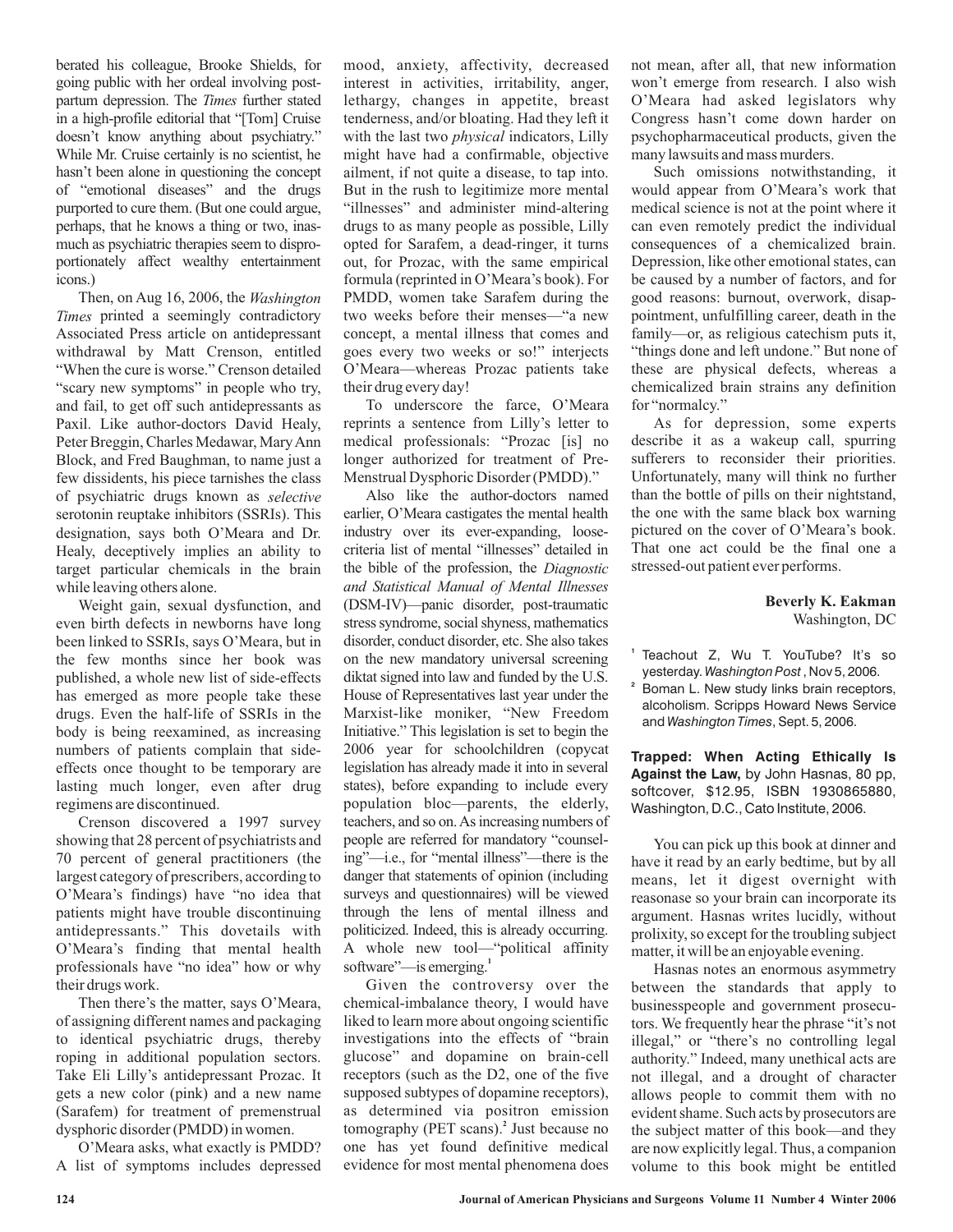*Unfettered: When Acting Unethically is Perfectly Legal.* Another book, treating this subject in a more general way, is The *Tyranny of Good Intentions* by Paul Craig Roberts and Lawrence M. Stratton.

The author presents three cases for you to decide, and I recommend full engagement with them: Write your answers, give your reasons, and do not skip ahead. He is explicit about his goal in writing this book, which is "to examine how the federal standard for corporate criminal responsibility, the requirements of several of the federal statutes used to combat white-collar crime, and the incentives created by the U.S. Sentencing Commission's Federal Sentencing Guidelines for Organizations, influence the decisions of business people confronted with difficult ethical dilemmas."

He also suggests that his examination leads to the conclusion that, "in the context of federal criminal law [there are] many ways in which compliance is not ethical, and ethical behavior is not compliance" and that "the current federal campaign against white-collar crime frequently undermines…the efforts of businesspeople to behave ethically."

He explains that the responsibilities of prosecutors, to prevent and punish violations of the law, are simpler than the responsibilities of business people. I would also argue that the law may provide incentives for prosecutors to violate an ethical duty of basic fairness to others, but that there are simply no sanctions that can be imposed on them when they do so. They may be seeking rewards in political advancement; they may see the law as overriding any ethical concerns; and they have no feedback showing them the harm they may be doing. The real obligation of a prosecutor should be justice.

In contrast, there are sanctions for business people who violate ethical duties, and feedback definitely occurs.

Part One of the book describes how we reached this point, including the definition of white-collar crime, the problems that traditional rules of criminal law pose for policing business activity, and the substantive and procedural innovations of federal criminal laws intended to obviate those difficulties. Part Two points out how the current laws put business people in a double bind in the areas of justice, privacy, confidentiality, trust, and self-assessment in the business environment.

There are obvious parallels for the ethical dilemmas posed by medical practice in an age of HIPAA, OSHA, CLIA, federal involvement in people's medical care, cancer databanks, and so on—in fact, even more so, because in medical practice, business dealings are a subset of the complex whole, and medicine is not a manmade construct, but a largely unknown portion of the scientific world, of which prosecutors, lawyers and legislators are almost totally ignorant, no matter how wellversed they may think they are. If they are not the ones making the medical decisions, then they are simply not capable of judging, any more than a physician would be capable of walking into a courtroom and overseeing the process there.

Although the author tells us on page seven that he will suggest that the solution to the problem of white-collar crime may not lie in using harsher measures to crack down on white-collar criminals, but in restraining the power of federal prosecutors to do so at all, I sense that the author started without preconceived notions. This book displays a bright intellect coolly analyzing a recent development in our nation.

An underlying text might be that the perfect is the enemy of the good. My diagnosis for the root causes of the problem is a national obsessive-compulsive tendency, showing its phenotype among the legislators and prosecutors, accompanied by a lack of decent restraint among those business people who really are unethical. There is an attitude that unethical acts are acceptable if they are not actually against the law, and a failure to raise children with the kind of integrity that characterized, for one of our best examples, General George Washington.

For his purposes, Hasnas defines "white-collar crime" as "behavior that is the object of federal efforts to ensure honest dealing and regulatory compliance in business." He very clearly delineates the differences between traditional criminal law and the current interpretation and scope of mail fraud; wire, bank and securities fraud; money laundering; making false statements to federal investigators; obstruction of justice; and violations of the Racketeer Influenced and Corrupt Organizations Act, which criminalize action even if no party can be shown to have suffered harm.

The author beautifully explicates the civil libertarian features of traditional criminal law, including the requirement for *mens rea*, the prohibition against vicarious criminal liability, and the doctrine of legality, under which there can be no crime or punishment unless there is a law. These features date from times when abuse of arbitrary power was more recognized than it is today. Along with the presumption of innocence, the requirement of proof beyond

a reasonable doubt, attorney-client privilege, and the Fifth Amendment right not to self-incriminate, these legal processes protected against government overreaching upon individuals—until recently.

Hasnas then presents the perspective of the prosecutor on the difficulties of prosecuting white-collar crime, as he defines it. Three chapters consider the means by which these difficulties have been swept away to make life easier for the prosecutors. In summary, he states that:

[T]o overcome the problem of limited police resources, the law evolved so as to conscript … businesspeople into the role of deputy law enforcement agents. To overcome the difficulty of establishing mens rea, the law evolved to allow punishment in the absence of proof of intentional wrongdoing by specific individuals. To overcome the problem of statutory loopholes, the law evolved broader, inchoate versions of traditional offenses and entirely new "secondary" offenses. And to overcome the difficulty of obtaining necessary documentary evidence, the law evolved mechanisms for circumventing common law and constitutional privileges.

The vehicles by which these solutions were implemented are the (new) concept of corporate criminal responsibility, the legislative creation of new offenses, and the institution of the U.S. Sentencing Commission's Sentencing Guidelines for Corporations.

Hasnas says those chapters do not provide for the most scintillating reading, because of arcane detail. I found them riveting.You will, too.

We have "a new class of defendant," he writes, "shorn of the right against selfincrimination." These things actually did not just "evolve." In Hasnas's words, "Congress passed, and the federal courts endorsed" all these diminutions in our rights. The Second Circuit Court of Appeals is quoted as having stated that "the potential reach of [the mail fraud statute] is virtually limitless," giving some cases in point. Jed S. Rakoff, the former chief of Business Frauds Prosecution for the Southern District of New York, is quoted as saying, to federal prosecutors of white-collar crime, "the mail fraud statute…is our Stradivarius, our Colt 45, our Louisville Slugger, our Cuisinart—and our true love." One wishes these people were this dedicated to clearing up instances of government misfeasance and malfeasance.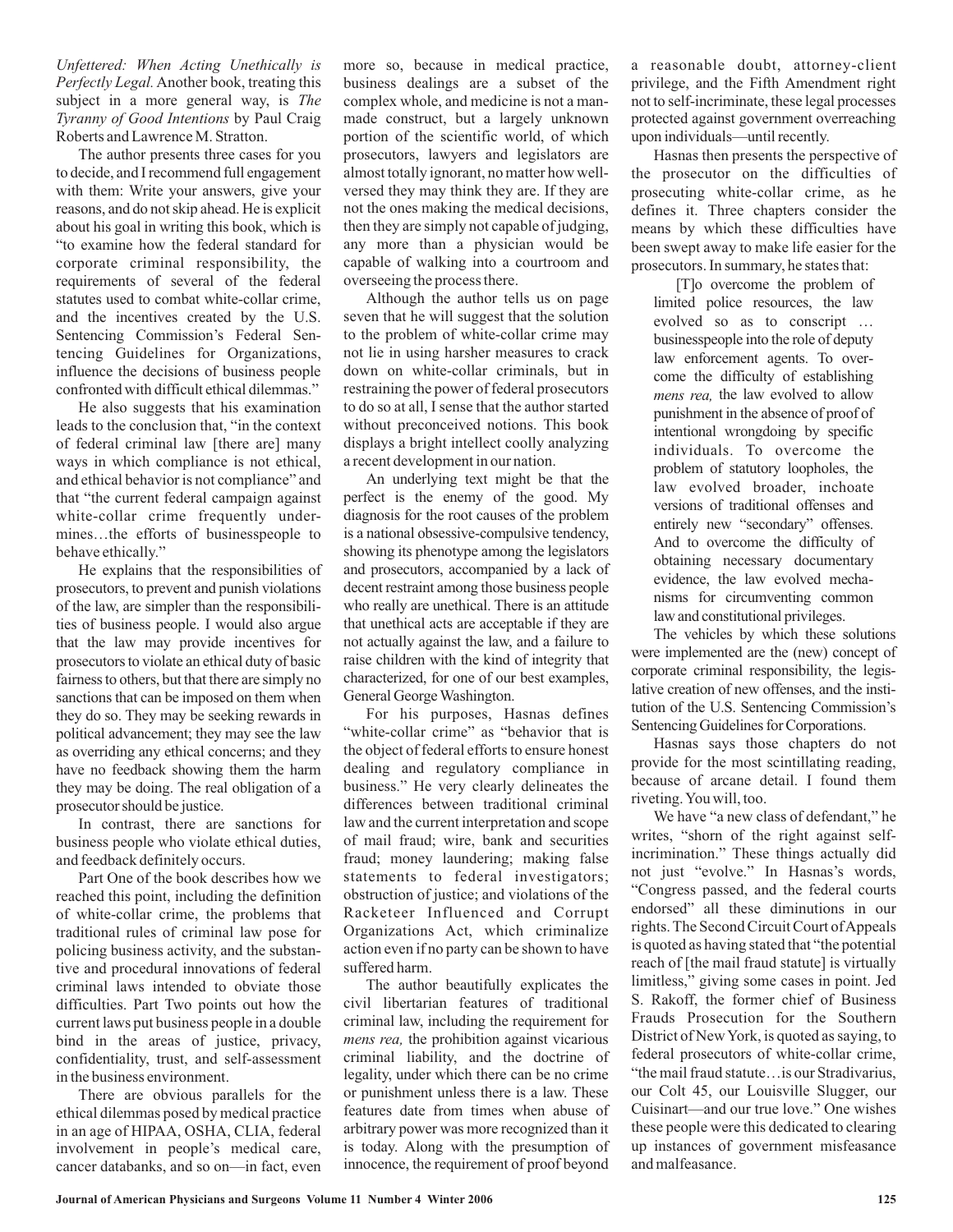The cost of these efforts to force businesses to comply with all the new laws and regulations is a weakening of everyone's protections against unfettered government power. Law has been transformed. It is no longer a shield against arbitrary power, but a weapon in the hands of police and prosecutors. An (unintended?) consequence of giving people good reasons to avoid engagement, involvement, and responsibility, in order to avoid inadvertently becoming enmeshed in the coils of the criminal law, is to discourage people from taking the risk of practicing medicine or starting new businesses. Hasnas explores such effects of the hunt for white-collar crime.

Hasnas concludes that "[t]he cost of this crusade to achieve perfect justice is the abandonment of the internal morality of the criminal law." In order to "use the criminal law to raise the ethical level of business behavior among those parties given to unscrupulous action, we must incentivize unethical behavior on the part of those who are conscientious…a Pyrrhic victory." Although more vigorous law-enforcement efforts "may well be justified with regard to crimes that directly harm or violate the rights of others," criminal law is "too blunt an instrument to be efficient in either raising the general level of honest dealing in business, or effectively increasing compliance with malum prohibitum regulations...."

Therefore, Hasnas writes that "with regard to this category of offense, the proper solution may lie in abstaining from any efforts at criminal enforcement at all."

## Lafayette, IN **Tamzin A. Rosenwasser, M.D.**

**The Great Cholesterol Con: Why Everything You've Been Told About Cholesterol, Diet and Heart Disease Is Wrong!,** by Anthony Colpo, 348 pp, softback, \$19.99, ISBN 978-1-4116-9475-0, www.Lulu.com, 2006.

The definitive recent book on the nondangers of dietary cholesterol and saturated fat was *The Cholesterol Myths: Exposing* **Cholesterol Cause Heart Disease by Uffe** Ravnskov, M.D., Ph.D., published in 2000. Anthony Colpo's book (GCC) has the advantage of being 6 years newer; thus more recent research has been included. *the Fallacy that Saturated Fat and*

GCC also has the advantage of reviewing some other, more probable causes of heart disease. It includes constructive suggestions on lifestyle, and all topics are backed up by excellent references—more than 1,400 of them (p xi), with numbered citations in academic style. The first foreword is written by Ravnskov, and the second by Duane Graveline, M.D., M.P.H., who wrote *Statin Drug Side-*, published in 2004. *Effects*

In most instances, Colpo presents actual evidence from studies in original peerreviewed papers, with clearly designed tables when the results of multiple trials are given. Colpo wrote the most detailed descriptions of the questionable work of Ancel Keys, M.D., on the supposed toxicity of saturated fats in his Seven Countries Study. Author Barry Groves, Ph.D., also wrote about Keys's influential but erroneous work.<sup>1</sup> Colpo's description of the misguided claims of Dean Ornish, M.D., and Nathan Pritikin, a layman, on low-fat diets are also the most detailed that I have ever seen.

The unhealthy recommendations of several government agencies and nongovernmental organizations (NGOs) are discussed. The influence of "Big Pharma" is duly noted. Colpo, instead, recommends low-carbohydrate, high-fat diets and certain supplements—advice with which I and other members of the International Cholesterol Skeptics (www.THINCS.org) generally agree.

Of 368 pages, the first 102 discuss why eating cholesterol and saturated fat does not cause heart disease, despite billions of dollars in advertising claiming that it does, as well as the dogma of most government agencies and many NGOs, such as the American HeartAssociation. This leads to a discussion of the overpromotion of statin drugs such as Zocor and Lipitor. Although these drugs can lower cholesterol levels, a surrogate endpoint,<sup>2</sup> real benefits for mortality are very low in absolute terms for men, and nonexistent for women and elderly men.

Colpo shows by actual trial data that the lowering of cholesterol is not beneficial. Colpo believes that the antiinflammatory, aspirin-like effect of the statin drugs is worthwhile, quoting the PRISM trial (p 67) as showing "...[statistically?] significant..." results in patients with diagnosed coronary artery disease and angina pectoris. Mortality and nonfatal myocardial infarction (MI) were reduced. Against this, in the MIRACL trial, only angina was somewhat reduced in a similar patient group. **2**

A meta-analysis of 12 trials of this sort (three of atorvastatin including MIRACL, two of fluvastatin, six of pravastatin, and one of simvastatin) showed no beneficial effect on mortality, MI, or stroke for up to four months.<sup>3</sup> Colpo also points to the

lowering of C-reactive protein (CRP) as a benefit of statins, but this was recently shown to be of limited predictive value in the elderly who are most likely to be taking statins.<sup>4</sup> To his credit, Colpo includes a long section on the many statin side-effects.

About 73 pages discuss possible actual causes of heart disease (pp 106ff). Stress, high free-radical activity, high serum glucose levels, poor nutrient intake, lack of physical activity, and impaired nitric oxide release are detailed. Another section addresses overblown claims about other drugs to fight heart disease. Appendices cover other interesting topics, such as homocysteine levels and the false health claims of vegetarians and of those who perform coronary angioplasty and bypass operations.

Colpo elaborated on the gross overpromotion of the "Polypill" in the British Medical Journal. This pill is a concoction of a statin drug, three antihypertensives, folic acid, and aspirin (p 214). Then, as a comparison, GCC discusses a number of safe and effective supplements.

Most of Colpo's book is extremely well researched, and worthwhile for physicians as well as laymen. Some possible and rare exceptions: His recommendation for the supplement selenium (p 195) did not mention that the study he quotes found a tripling of breast cancer.<sup>5</sup> Granted, the result did not reach the arbitrary threshold of statistical significance ( $P = .09$ ), but the small numbers (nine cases with Se and three with placebo) mean that a tripling cannot be ignored. GCC noted that the SU.VI.MAX study showed no such effect after 7.5 years, but it made use of four supplements besides selenium in the intervention group. There are several different forms of selenium in the various trials; it is never used in the toxic elemental form. This could be important, though rarely addressed by anyone. Colpo's frequent use of relative risks (RRs) instead of absolute risks, despite showing how misleading RRs can be, is disappointing, but can be accepted when the direction of an intervention is shown to be the opposite of the conventional expectation.

There are some problems with descriptions of the chemistry of fatty acids. When one of the two hydrogen atoms on a carbon atom is lost as a hydrogen radical, the remaining fatty acid fragment is a free radical, and does not contain a double bond (p 145). Colpo's description of the relationship between blood alcohol levels and the risk of collisions while driving (pp 234ff) did not mention that people unused to alcohol will drive poorly with much lower concentrations than the U.S.A.'s vaunted